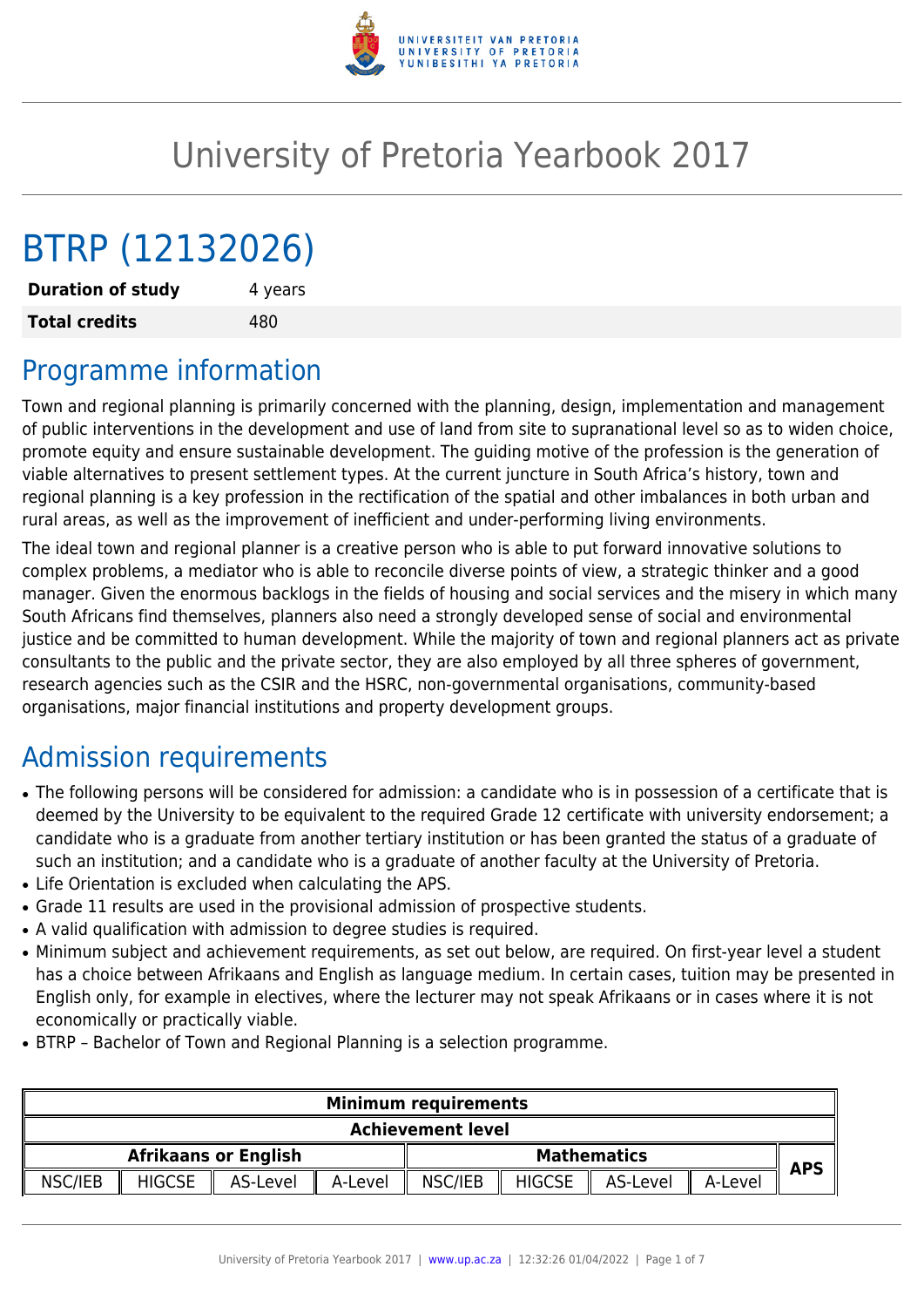

## Promotion to next study year

#### i. **Promotion to the second semester of the first year and to the second year of study**

- a. A new first-year student who fails all the prescribed modules for the programme at the end of the first semester shall not be readmitted to the School for the Built Environment in the second semester.
- b. A student is promoted to the second year provided the student (1) has obtained at least 100 credits; and (2) is not repeating more than one first-year Town and Regional planning module per semester; and (3) has obtained a final mark of at least 40 – 49% in the respective town and regional planning module(s) being repeated.
- c. A student who is not promoted to the second year of study in terms of (b) may not register for second-year Town and Regional planning modules.
- d. Students who have not obtained at least 100 credits of the first year of study after the November examinations must apply for re-admission should they intend to proceed with their studies. Written application must be submitted to the student administration for the School for the Built Environment no later than 12 January. Late applications will only be accepted under exceptional circumstances and with approval by the Dean. If first year students are readmitted, conditions of readmission will be set by the admissions committee.
- e. Students who have not passed all the prescribed modules of the first year of study, as well as students who are readmitted in terms of (d) must register for the outstanding modules of the first year.

#### ii. **Promotion to the third year of study**

- a. A student is promoted to the third year provided the student (1) has obtained at least 200 credits; (2) is not repeating any first or second-year Town and regional planning module.
- b. A student who is not promoted to the third year of study in terms of (a) may not register for third-year Town and regional planning modules.

#### iii. **Promotion to the fourth year of study**

- a. A student is promoted to the fourth year provided the student (1) has obtained at least 300 credits; and (2) is not repeating any third-year Town and regional planning module.
- b. A student who is not promoted to the fourth year of study in terms of (a) may not register for fourth-year Town and Regional planning modules.
- c. A student who complies with all the requirements for the degree with the exception of one year module or two semester modules, in which a final mark of at least 40% has been obtained, may be admitted to a special examination in the module(s) concerned at the start of the ensuing semester.
- d. The degree is awarded if all the prescribed modules have been passed.

### Pass with distinction

The degree is conferred with distinction on a student who, at first registration passes all modules of the final year with a weighted average of 75%. The degree must have been completed within the minimum prescribed time.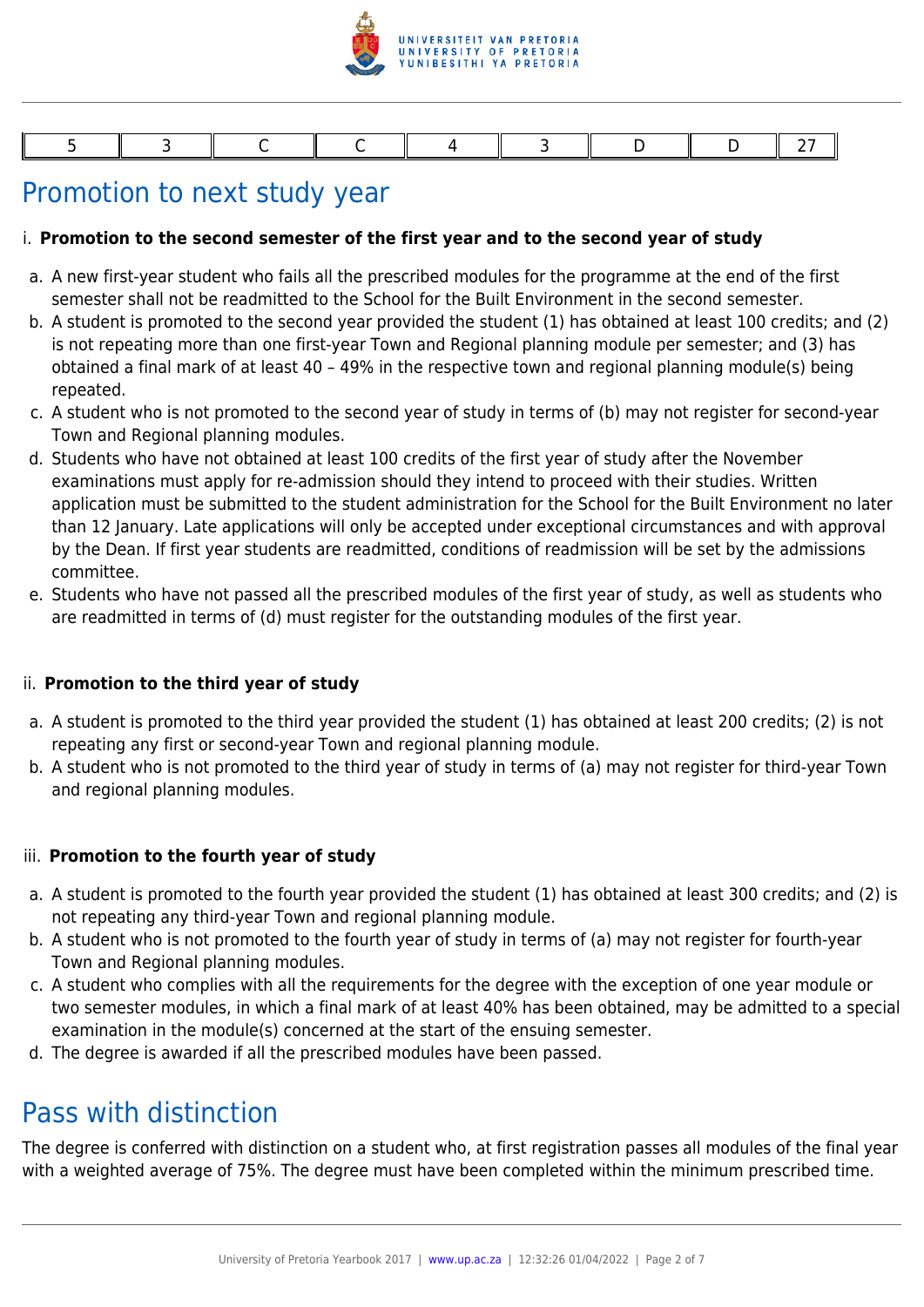

Exceptional cases will be considered by the Dean.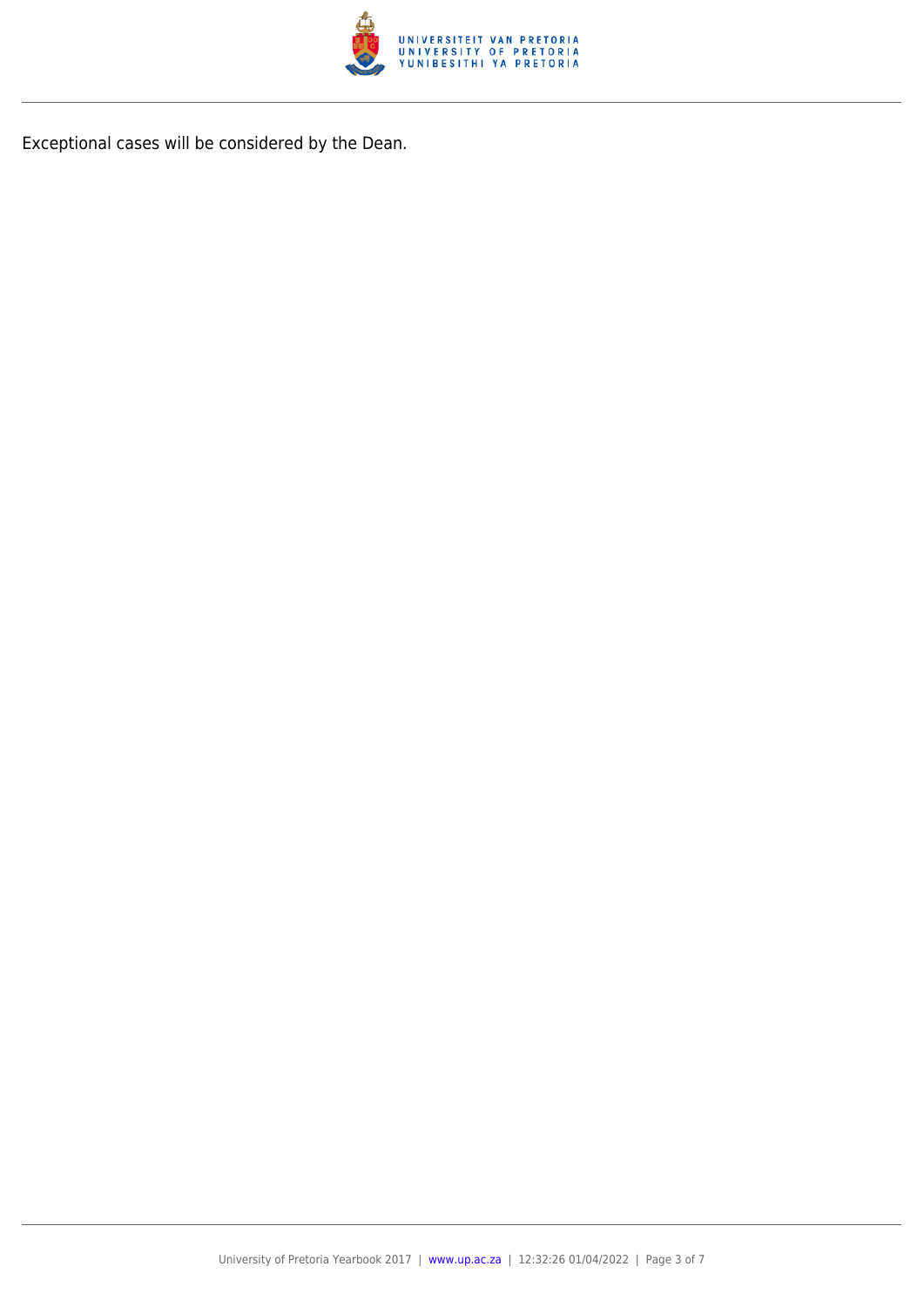

# Curriculum: Year 1

#### **Minimum credits: 162**

### **Fundamental modules**

[Academic information management 101](https://www.up.ac.za/mechanical-and-aeronautical-engineering/yearbooks/2017/modules/view/AIM 101) (AIM 101) - Credits: 6.00 [Academic literacy for Town and Regional Planning 123](https://www.up.ac.za/mechanical-and-aeronautical-engineering/yearbooks/2017/modules/view/ALL 123) (ALL 123) - Credits: 6.00 [Academic orientation 112](https://www.up.ac.za/mechanical-and-aeronautical-engineering/yearbooks/2017/modules/view/UPO 112) (UPO 112) - Credits: 0.00

### **Core modules**

[Economics 110](https://www.up.ac.za/mechanical-and-aeronautical-engineering/yearbooks/2017/modules/view/EKN 110) (EKN 110) - Credits: 10.00 [Economics 120](https://www.up.ac.za/mechanical-and-aeronautical-engineering/yearbooks/2017/modules/view/EKN 120) (EKN 120) - Credits: 10.00 [Sociology 110](https://www.up.ac.za/mechanical-and-aeronautical-engineering/yearbooks/2017/modules/view/SOC 110) (SOC 110) - Credits: 12.00 [Sociology 120](https://www.up.ac.za/mechanical-and-aeronautical-engineering/yearbooks/2017/modules/view/SOC 120) (SOC 120) - Credits: 12.00 [Statistics 110](https://www.up.ac.za/mechanical-and-aeronautical-engineering/yearbooks/2017/modules/view/STK 110) (STK 110) - Credits: 13.00 [Statistics 120](https://www.up.ac.za/mechanical-and-aeronautical-engineering/yearbooks/2017/modules/view/STK 120) (STK 120) - Credits: 13.00 [Site analysis and assessment 110](https://www.up.ac.za/mechanical-and-aeronautical-engineering/yearbooks/2017/modules/view/TPA 110) (TPA 110) - Credits: 16.00 [Settlement analysis and assessment 120](https://www.up.ac.za/mechanical-and-aeronautical-engineering/yearbooks/2017/modules/view/TPA 120) (TPA 120) - Credits: 16.00 [Principles of settlement design 120](https://www.up.ac.za/mechanical-and-aeronautical-engineering/yearbooks/2017/modules/view/TPS 120) (TPS 120) - Credits: 12.00 [Introduction to planning 110](https://www.up.ac.za/mechanical-and-aeronautical-engineering/yearbooks/2017/modules/view/TRP 110) (TRP 110) - Credits: 12.00 [Planning and settlement histories before the Industrial Revolution 110](https://www.up.ac.za/mechanical-and-aeronautical-engineering/yearbooks/2017/modules/view/TPH 110) (TPH 110) - Credits: 12.00 [Planning and settlement histories since the Industrial Revolution 120](https://www.up.ac.za/mechanical-and-aeronautical-engineering/yearbooks/2017/modules/view/TPH 120) (TPH 120) - Credits: 12.00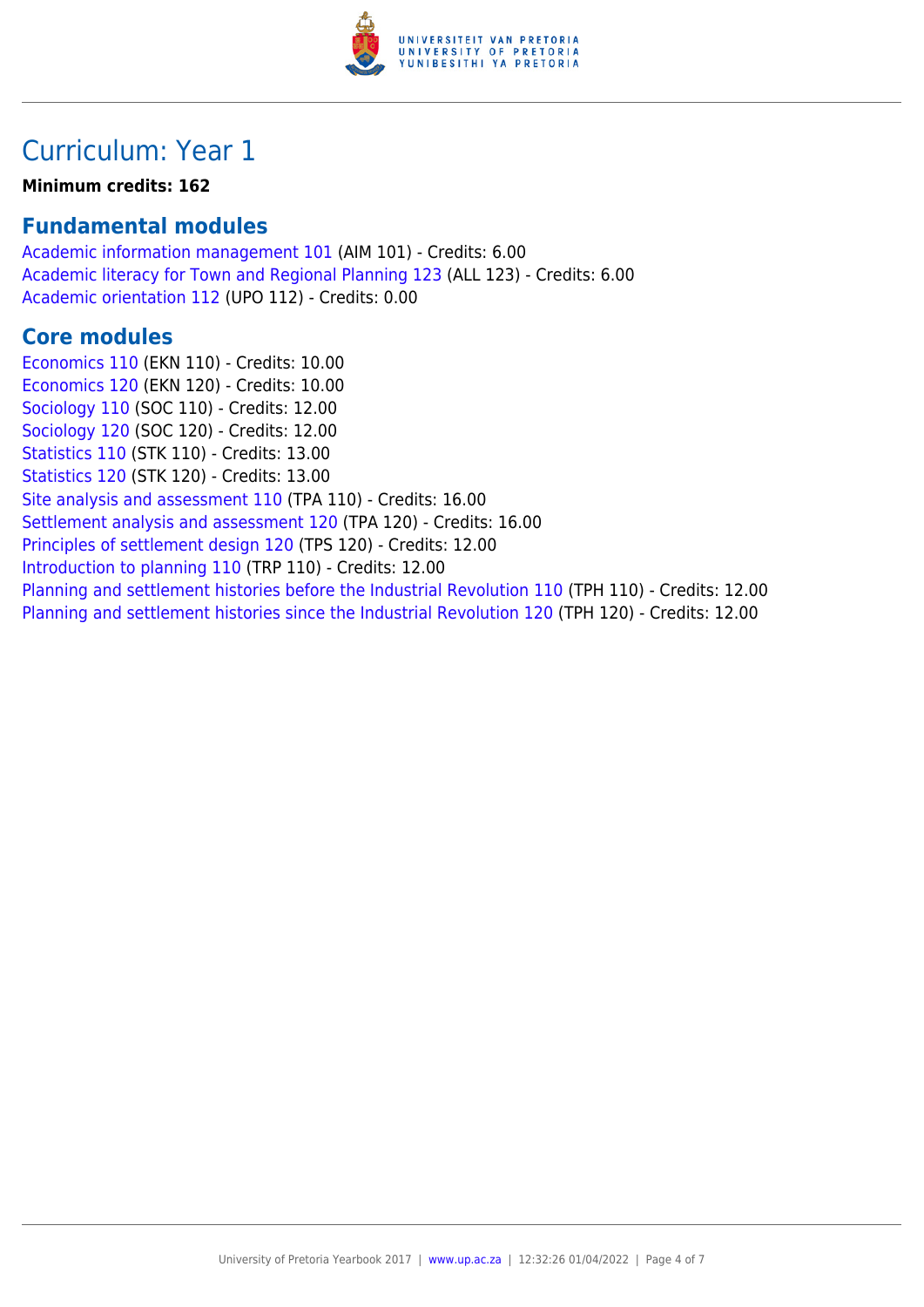

# Curriculum: Year 2

#### **Minimum credits: 132**

### **Core modules**

[Community-based project 201](https://www.up.ac.za/mechanical-and-aeronautical-engineering/yearbooks/2017/modules/view/JCP 201) (JCP 201) - Credits: 8.00 [Plan and policy analysis and assessment 210](https://www.up.ac.za/mechanical-and-aeronautical-engineering/yearbooks/2017/modules/view/TPA 210) (TPA 210) - Credits: 12.00 [Introduction to development planning 210](https://www.up.ac.za/mechanical-and-aeronautical-engineering/yearbooks/2017/modules/view/TPD 210) (TPD 210) - Credits: 12.00 [Municipal development planning 220](https://www.up.ac.za/mechanical-and-aeronautical-engineering/yearbooks/2017/modules/view/TPD 220) (TPD 220) - Credits: 12.00 [Settlement design concepts 210](https://www.up.ac.za/mechanical-and-aeronautical-engineering/yearbooks/2017/modules/view/TPS 210) (TPS 210) - Credits: 16.00 [Settlement establishment and housing delivery 220](https://www.up.ac.za/mechanical-and-aeronautical-engineering/yearbooks/2017/modules/view/TPS 220) (TPS 220) - Credits: 16.00 [Land use management theory 210](https://www.up.ac.za/mechanical-and-aeronautical-engineering/yearbooks/2017/modules/view/TPU 210) (TPU 210) - Credits: 12.00 [Urban land development economics 261](https://www.up.ac.za/mechanical-and-aeronautical-engineering/yearbooks/2017/modules/view/TPU 261) (TPU 261) - Credits: 6.00 [Land use management practice 262](https://www.up.ac.za/mechanical-and-aeronautical-engineering/yearbooks/2017/modules/view/TPU 262) (TPU 262) - Credits: 6.00

### **Elective modules**

[Economics 214](https://www.up.ac.za/mechanical-and-aeronautical-engineering/yearbooks/2017/modules/view/EKN 214) (EKN 214) - Credits: 16.00 [Sociology 210](https://www.up.ac.za/mechanical-and-aeronautical-engineering/yearbooks/2017/modules/view/SOC 210) (SOC 210) - Credits: 20.00 [Sociology 220](https://www.up.ac.za/mechanical-and-aeronautical-engineering/yearbooks/2017/modules/view/SOC 220) (SOC 220) - Credits: 20.00 [Economics 234](https://www.up.ac.za/mechanical-and-aeronautical-engineering/yearbooks/2017/modules/view/EKN 234) (EKN 234) - Credits: 16.00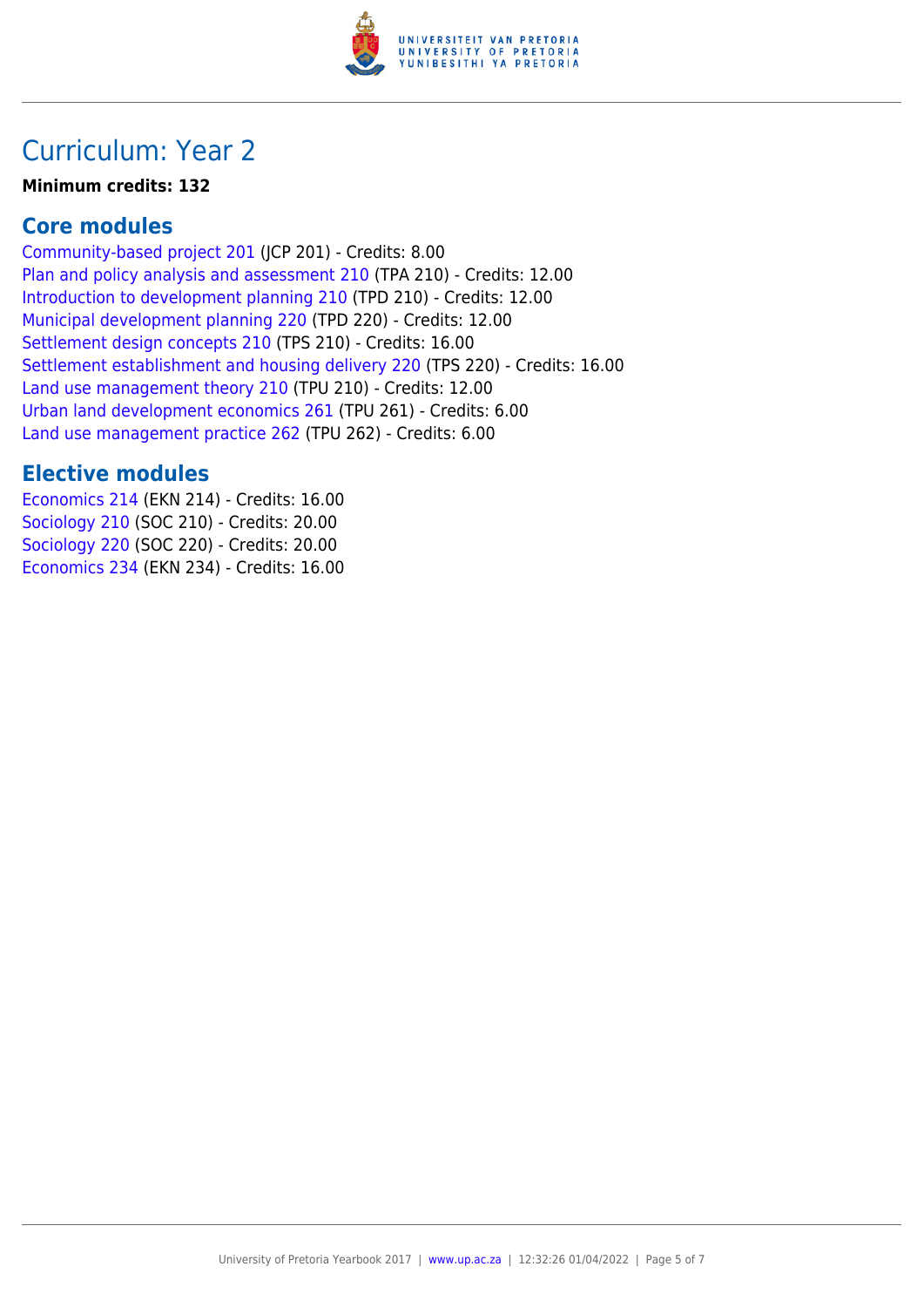

# Curriculum: Year 3

#### **Minimum credits: 120**

### **Core modules**

[Transport planning and municipal services provision 320](https://www.up.ac.za/mechanical-and-aeronautical-engineering/yearbooks/2017/modules/view/TMS 320) (TMS 320) - Credits: 16.00 [Regional development planning 310](https://www.up.ac.za/mechanical-and-aeronautical-engineering/yearbooks/2017/modules/view/TPD 310) (TPD 310) - Credits: 12.00 [Rural development planning 320](https://www.up.ac.za/mechanical-and-aeronautical-engineering/yearbooks/2017/modules/view/TPD 320) (TPD 320) - Credits: 12.00 [Spatial concepts 310](https://www.up.ac.za/mechanical-and-aeronautical-engineering/yearbooks/2017/modules/view/TPS 310) (TPS 310) - Credits: 16.00 [Planning prospects 320](https://www.up.ac.za/mechanical-and-aeronautical-engineering/yearbooks/2017/modules/view/TRP 320) (TRP 320) - Credits: 12.00 [Institutional and legal structures for planning 310](https://www.up.ac.za/mechanical-and-aeronautical-engineering/yearbooks/2017/modules/view/TPW 310) (TPW 310) - Credits: 12.00

### **Elective modules**

[Economics 310](https://www.up.ac.za/mechanical-and-aeronautical-engineering/yearbooks/2017/modules/view/EKN 310) (EKN 310) - Credits: 20.00 [Economics 320](https://www.up.ac.za/mechanical-and-aeronautical-engineering/yearbooks/2017/modules/view/EKN 320) (EKN 320) - Credits: 20.00 [Sociology 310](https://www.up.ac.za/mechanical-and-aeronautical-engineering/yearbooks/2017/modules/view/SOC 310) (SOC 310) - Credits: 30.00 [Sociology 320](https://www.up.ac.za/mechanical-and-aeronautical-engineering/yearbooks/2017/modules/view/SOC 320) (SOC 320) - Credits: 30.00